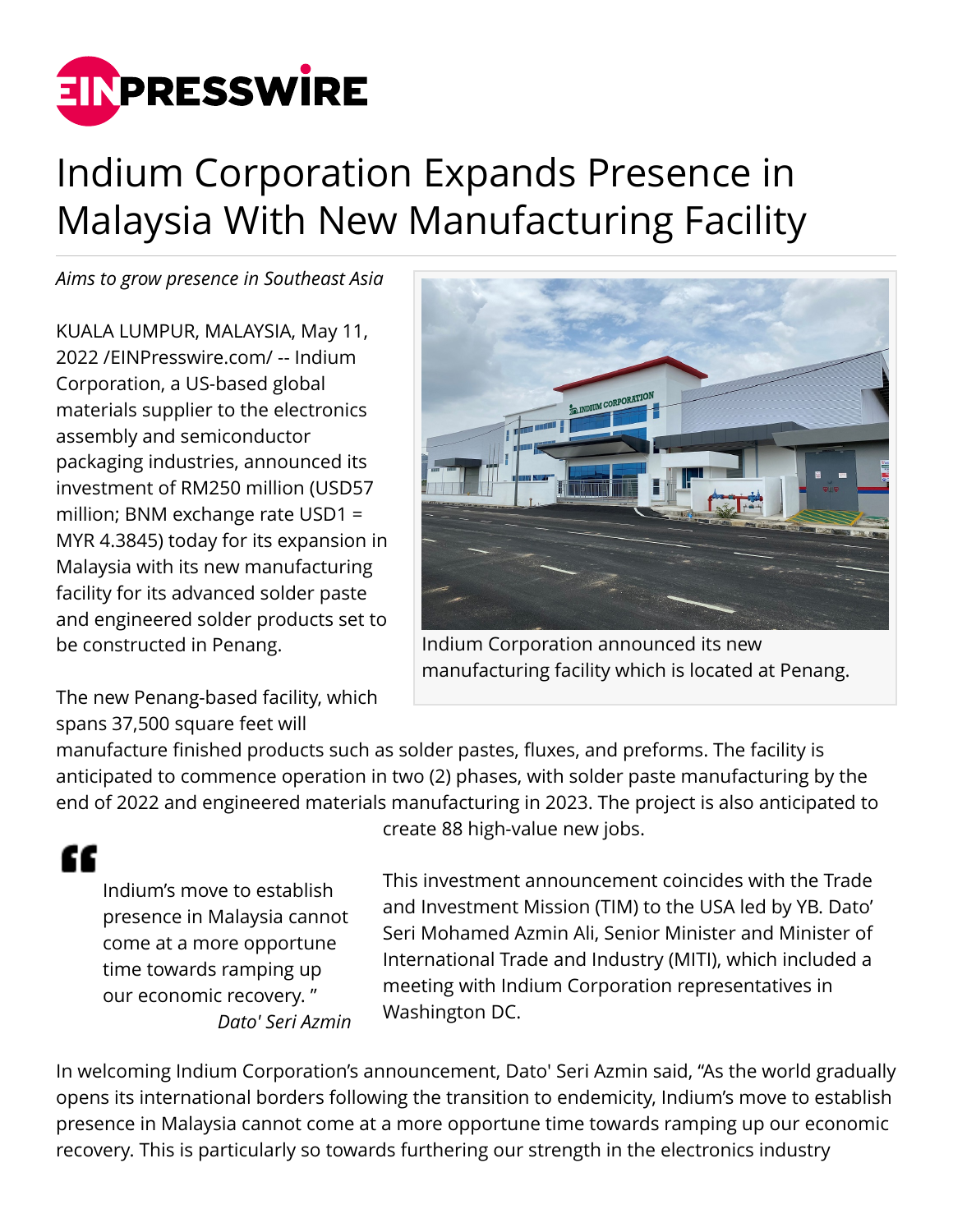through the advancement of electronics materials solutions and its larger ecosystem. Indeed, this development provides a stepping stone for our local electronics industry, in line with our National Investment Aspirations (NIA) and Environmental, Social, and Governance (ESG) goals. It is exciting that Indium is currently planning to leverage on Malaysia's capabilities in manufacturing operations and has expressed intentions to establish a R&D innovation lab and training facility, signifying its confidence in the local ecosystem and Malaysia's high-skilled talent. We look forward to this strategic partnership with Indium with its high value-added activities for mutually benefitting outcomes.

Datuk Arham Abdul Rahman, Chief Executive Officer of the [Malaysian](http://www.mida.gov.my/) [Investment Development Authority](http://www.mida.gov.my/) (MIDA) said "The establishment of Indium's new production facility in Malaysia is a mark of confidence in the continuous sustainable growth of the Malaysian economy, particularly in the metal industry. Driven by our NIA and supported by Malaysia's businessfriendly policies, extensive infrastructure, robust support industries and talented workforce, MIDA continuously supports our investors in becoming prominent players within the global value chain, thereby strengthening our nation's position as a global manufacturing hub, benefiting our local industry and people. Therefore, we are honoured that Indium, which supplies a crucial



Datuk Arham Abdul Rahman, CEO of MIDA



Ross Berntson, President and Chief Operating Officer (COO), Indium Corporation

component within the value chain of our well-established electronics industry, has chosen to